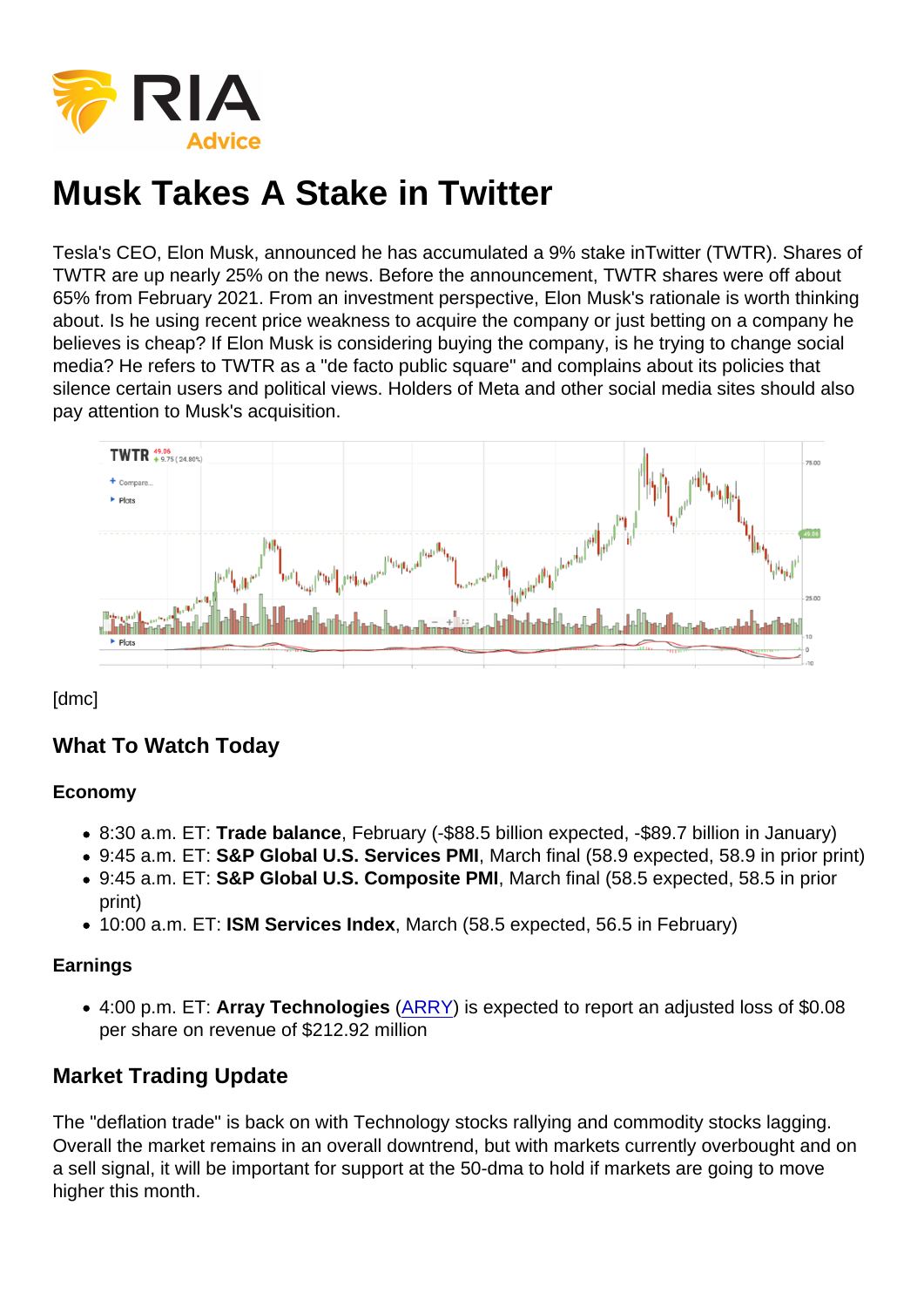Home Prices and CPI

We expect year-over-year CPI figures to stabilize and decline over the next 3-6 months. This is not necessarily because inflation on a monthly basis is weakening, but the math behind the year-overyear calculations. Inflation started spiking a year ago. The current monthly inflation has to run higher than year-ago levels for the year-over-year figures to rise further. For context, CPI last month was .79%. The monthly figures for last March, April, May, and June are as follows: .63, .64, .71, .88. Monthly inflation has to run higher than those figures for the year-over-year rate to rise.

While the math argues for a flat to lower annual CPI, the sharp increase in housing and rental prices is concerning. As Charlie Bilello tweets below, the CPI is woefully behind accurate price levels. Given that it represents a third of CPI, a pickup in CPI housing would more than offset the friendly math coming down the pike.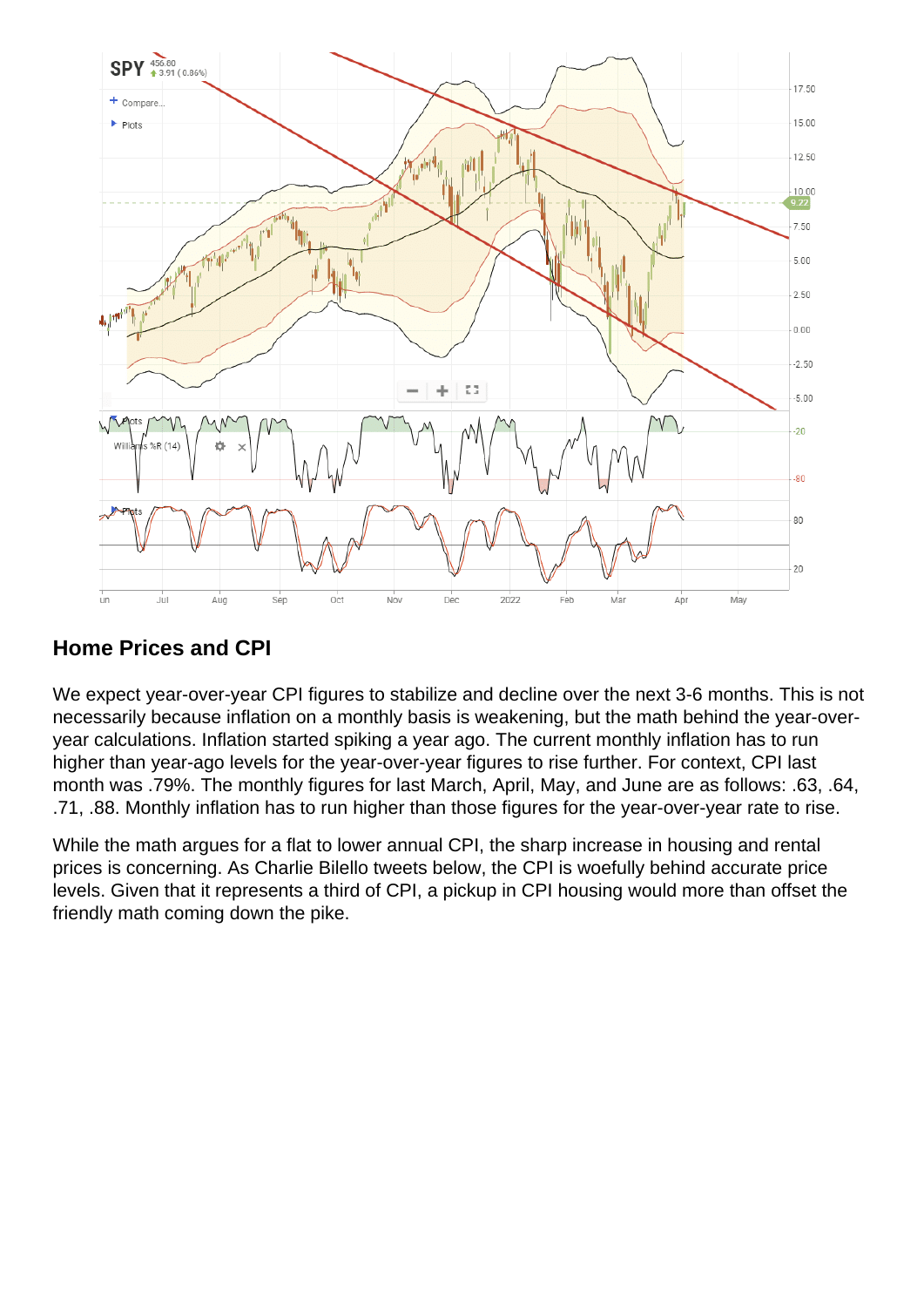Energy Stocks are Dominating

The graph below from Crescat Capital highlights the complete dominance of energy stocks since the Pandemic lows in March 2020. Interestingly, even by October 2020, energy was the worstperforming sector since the lows of March, making its outperformance even more stunning.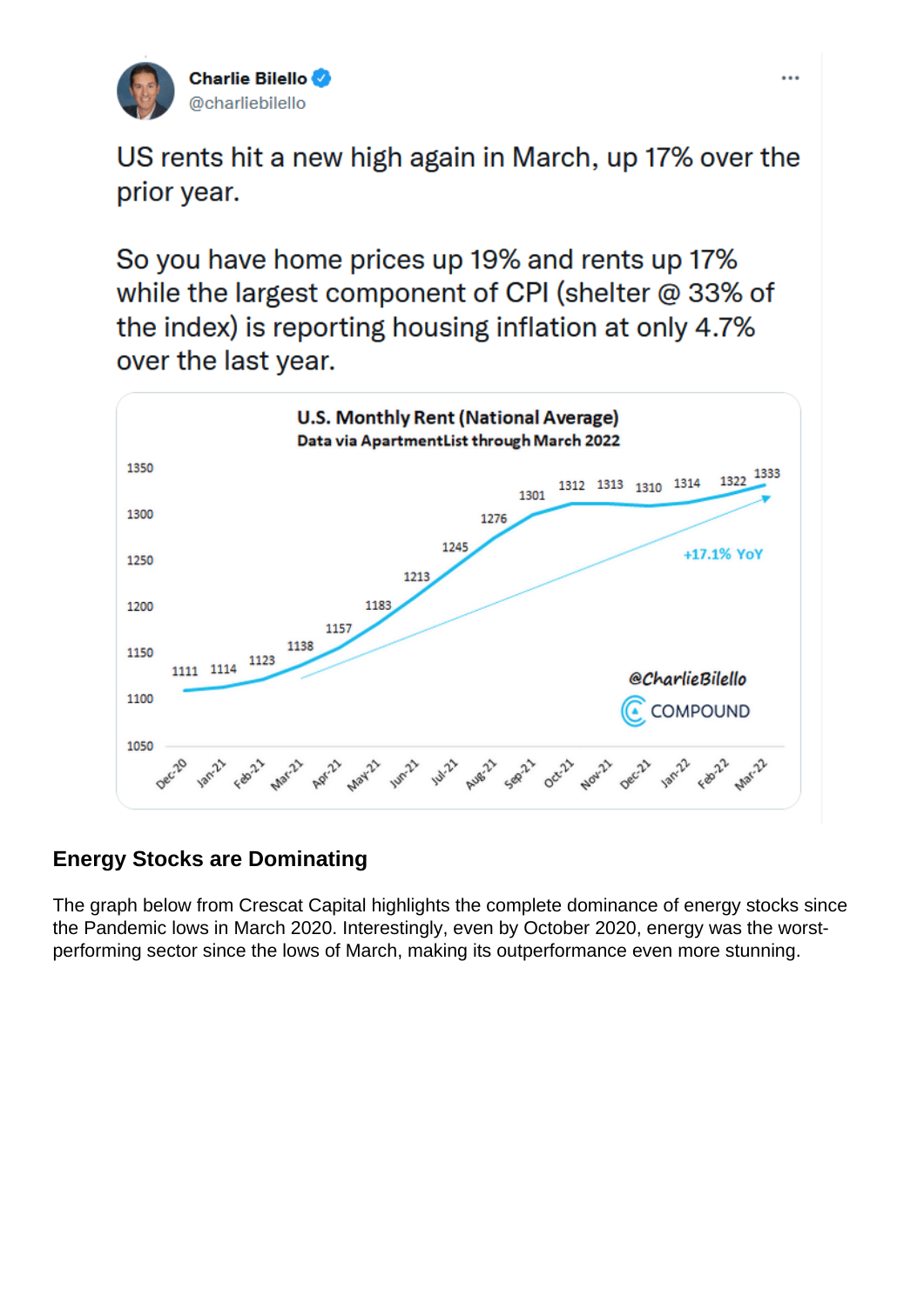April is a Bullish Month

The table below from Topdown Charts shows that April is the best month to own stocks in terms of average return, using data back to 1964. While the summary data is bullish, it is worth noting that 26% of the Aprils in the time frame were negative.

Bond vs. Stock Yields